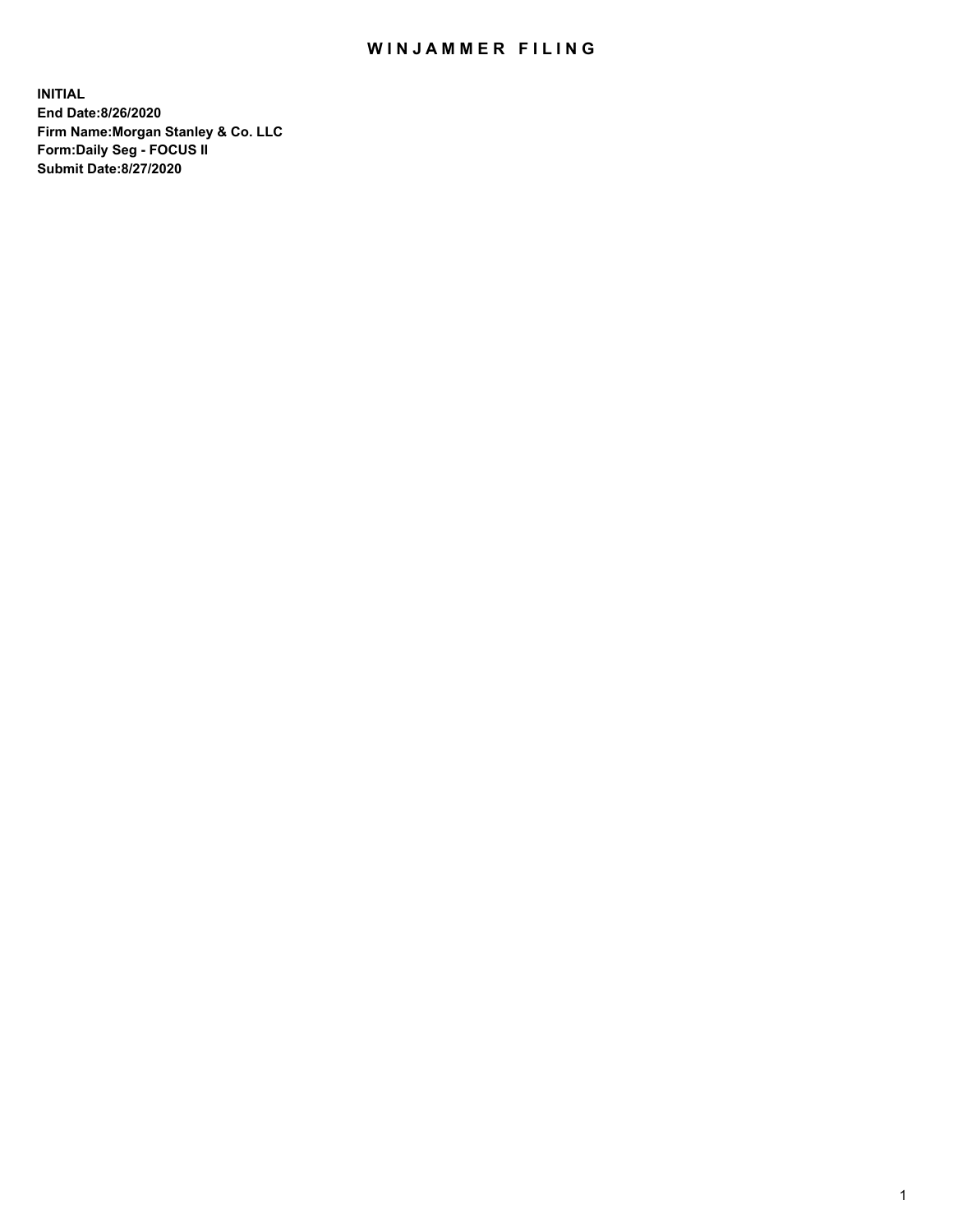**INITIAL End Date:8/26/2020 Firm Name:Morgan Stanley & Co. LLC Form:Daily Seg - FOCUS II Submit Date:8/27/2020 Daily Segregation - Cover Page**

| Name of Company                                                                                                                                                                                                                                                                                                                | Morgan Stanley & Co. LLC                                    |
|--------------------------------------------------------------------------------------------------------------------------------------------------------------------------------------------------------------------------------------------------------------------------------------------------------------------------------|-------------------------------------------------------------|
| <b>Contact Name</b>                                                                                                                                                                                                                                                                                                            | <b>Ikram Shah</b>                                           |
| <b>Contact Phone Number</b>                                                                                                                                                                                                                                                                                                    | 212-276-0963                                                |
| <b>Contact Email Address</b>                                                                                                                                                                                                                                                                                                   | Ikram.shah@morganstanley.com                                |
| FCM's Customer Segregated Funds Residual Interest Target (choose one):<br>a. Minimum dollar amount: ; or<br>b. Minimum percentage of customer segregated funds required:% ; or<br>c. Dollar amount range between: and; or<br>d. Percentage range of customer segregated funds required between:% and%.                         | 235,000,000<br><u>0</u><br><u>00</u><br>00                  |
| FCM's Customer Secured Amount Funds Residual Interest Target (choose one):<br>a. Minimum dollar amount: ; or<br>b. Minimum percentage of customer secured funds required:%; or<br>c. Dollar amount range between: and; or<br>d. Percentage range of customer secured funds required between: % and %.                          | 140,000,000<br><u>0</u><br>0 <sub>0</sub><br>0 <sub>0</sub> |
| FCM's Cleared Swaps Customer Collateral Residual Interest Target (choose one):<br>a. Minimum dollar amount: ; or<br>b. Minimum percentage of cleared swaps customer collateral required:% ; or<br>c. Dollar amount range between: and; or<br>d. Percentage range of cleared swaps customer collateral required between:% and%. | 92,000,000<br><u>0</u><br><u>00</u><br>00                   |

Attach supporting documents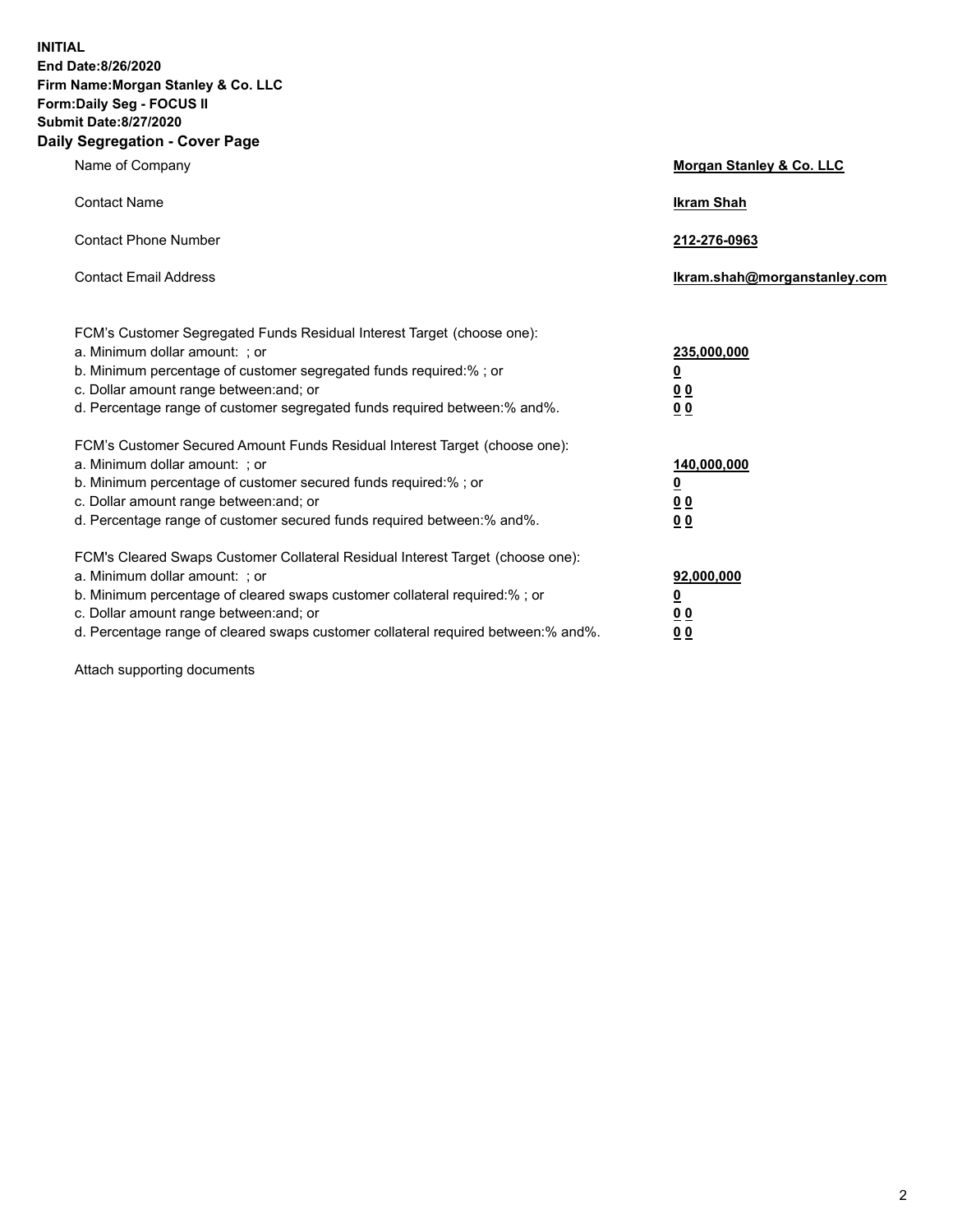## **INITIAL End Date:8/26/2020 Firm Name:Morgan Stanley & Co. LLC Form:Daily Seg - FOCUS II Submit Date:8/27/2020 Daily Segregation - Secured Amounts**

Foreign Futures and Foreign Options Secured Amounts Amount required to be set aside pursuant to law, rule or regulation of a foreign government or a rule of a self-regulatory organization authorized thereunder **0** [7305] 1. Net ledger balance - Foreign Futures and Foreign Option Trading - All Customers A. Cash **3,772,106,154** [7315] B. Securities (at market) **3,158,453,975** [7317] 2. Net unrealized profit (loss) in open futures contracts traded on a foreign board of trade **943,350,196** [7325] 3. Exchange traded options a. Market value of open option contracts purchased on a foreign board of trade **14,036,583** [7335] b. Market value of open contracts granted (sold) on a foreign board of trade **-18,655,213** [7337] 4. Net equity (deficit) (add lines 1. 2. and 3.) **7,869,291,695** [7345] 5. Account liquidating to a deficit and account with a debit balances - gross amount **32,851,003** [7351] Less: amount offset by customer owned securities **-32,671,086** [7352] **179,917** [7354] 6. Amount required to be set aside as the secured amount - Net Liquidating Equity Method (add lines 4 and 5) **7,869,471,612** [7355] 7. Greater of amount required to be set aside pursuant to foreign jurisdiction (above) or line 6. FUNDS DEPOSITED IN SEPARATE REGULATION 30.7 ACCOUNTS 1. Cash in banks A. Banks located in the United States **229,679,253** [7500] B. Other banks qualified under Regulation 30.7 **746,999,083** [7520] **976,678,336** [7530] 2. Securities A. In safekeeping with banks located in the United States **739,350,017** [7540] B. In safekeeping with other banks qualified under Regulation 30.7 **0** [7560] **739,350,017** [7570] 3. Equities with registered futures commission merchants A. Cash **24,102,686** [7580] B. Securities **0** [7590] C. Unrealized gain (loss) on open futures contracts **2,727,871** [7600] D. Value of long option contracts **0** [7610] E. Value of short option contracts **0** [7615] **26,830,557** [7620] 4. Amounts held by clearing organizations of foreign boards of trade A. Cash **0** [7640] B. Securities **0** [7650] C. Amount due to (from) clearing organization - daily variation **0** [7660] D. Value of long option contracts **0** [7670] E. Value of short option contracts **0** [7675] **0** [7680] 5. Amounts held by members of foreign boards of trade A. Cash **2,987,586,375** [7700] B. Securities **2,419,103,958** [7710] C. Unrealized gain (loss) on open futures contracts **940,622,325** [7720] D. Value of long option contracts **14,036,583** [7730] E. Value of short option contracts **-18,655,213** [7735] **6,342,694,028** [7740] 6. Amounts with other depositories designated by a foreign board of trade **0** [7760] 7. Segregated funds on hand **0** [7765] 8. Total funds in separate section 30.7 accounts **8,085,552,938** [7770] 9. Excess (deficiency) Set Aside for Secured Amount (subtract line 7 Secured Statement Page 1 from Line 8)

- 10. Management Target Amount for Excess funds in separate section 30.7 accounts **140,000,000** [7780]
- 11. Excess (deficiency) funds in separate 30.7 accounts over (under) Management Target **76,081,326** [7785]

**7,869,471,612** [7360]

**216,081,326** [7380]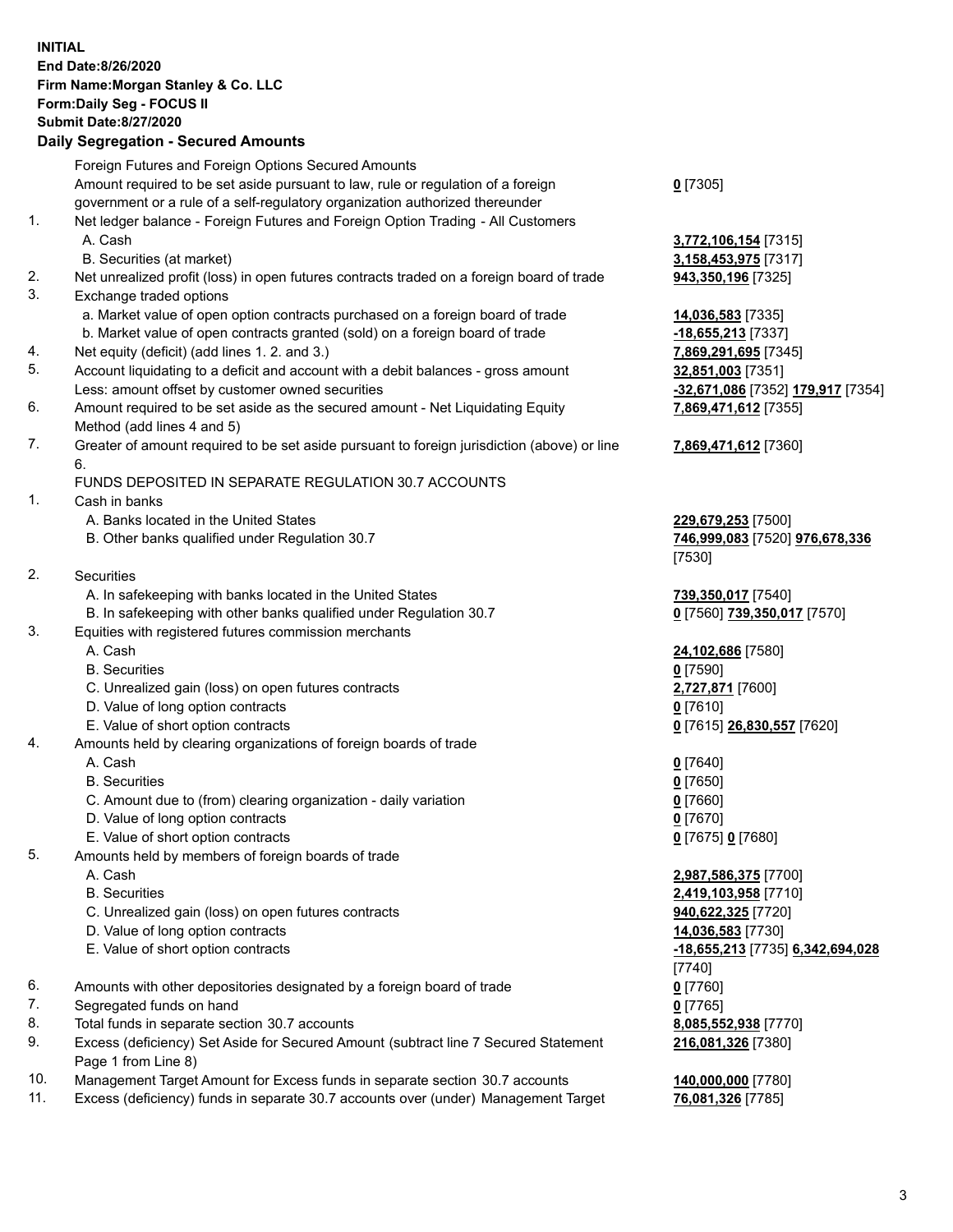| <b>INITIAL</b> |                                                                                     |                                    |
|----------------|-------------------------------------------------------------------------------------|------------------------------------|
|                | End Date:8/26/2020                                                                  |                                    |
|                | Firm Name: Morgan Stanley & Co. LLC                                                 |                                    |
|                | Form: Daily Seg - FOCUS II                                                          |                                    |
|                | <b>Submit Date: 8/27/2020</b>                                                       |                                    |
|                | Daily Segregation - Segregation Statement                                           |                                    |
|                | SEGREGATION REQUIREMENTS(Section 4d(2) of the CEAct)                                |                                    |
| 1.             | Net ledger balance                                                                  |                                    |
|                | A. Cash                                                                             | 14,594,924,738 [7010]              |
|                | B. Securities (at market)                                                           | 8,653,626,282 [7020]               |
| 2.             | Net unrealized profit (loss) in open futures contracts traded on a contract market  | 3,272,401,677 [7030]               |
| 3.             | Exchange traded options                                                             |                                    |
|                | A. Add market value of open option contracts purchased on a contract market         | 572,201,603 [7032]                 |
|                | B. Deduct market value of open option contracts granted (sold) on a contract market | -436,578,022 [7033]                |
| 4.             | Net equity (deficit) (add lines 1, 2 and 3)                                         | 26,656,576,278 [7040]              |
| 5.             | Accounts liquidating to a deficit and accounts with                                 |                                    |
|                | debit balances - gross amount                                                       | 215,482,730 [7045]                 |
|                | Less: amount offset by customer securities                                          | -214,723,424 [7047] 759,306 [7050] |
| 6.             | Amount required to be segregated (add lines 4 and 5)                                | 26,657,335,584 [7060]              |
|                | FUNDS IN SEGREGATED ACCOUNTS                                                        |                                    |
| 7.             | Deposited in segregated funds bank accounts                                         |                                    |
|                | A. Cash                                                                             | 4,098,738,164 [7070]               |
|                | B. Securities representing investments of customers' funds (at market)              | $0$ [7080]                         |
|                | C. Securities held for particular customers or option customers in lieu of cash (at | 963,914,820 [7090]                 |
|                | market)                                                                             |                                    |
| 8.             | Margins on deposit with derivatives clearing organizations of contract markets      |                                    |
|                | A. Cash                                                                             | 13,764,108,209 [7100]              |
|                | B. Securities representing investments of customers' funds (at market)              | $0$ [7110]                         |
|                | C. Securities held for particular customers or option customers in lieu of cash (at | 7,689,711,462 [7120]               |
|                | market)                                                                             |                                    |
| 9.             | Net settlement from (to) derivatives clearing organizations of contract markets     | 378,980,830 [7130]                 |
| 10.            | Exchange traded options                                                             |                                    |
|                | A. Value of open long option contracts                                              | 572,201,603 [7132]                 |
|                | B. Value of open short option contracts                                             | 436,578,022 [7133]                 |
| 11.            | Net equities with other FCMs                                                        |                                    |
|                | A. Net liquidating equity                                                           | 14,455,795 [7140]                  |
|                | B. Securities representing investments of customers' funds (at market)              | $0$ [7160]                         |
|                | C. Securities held for particular customers or option customers in lieu of cash (at | <u>0</u> [7170]                    |
|                | market)                                                                             |                                    |
| 12.            | Segregated funds on hand                                                            | $0$ [7150]                         |
| 13.            | Total amount in segregation (add lines 7 through 12)                                | 27,045,532,861 [7180]              |
| 14.            | Excess (deficiency) funds in segregation (subtract line 6 from line 13)             | 388,197,277 [7190]                 |
| 15.            | Management Target Amount for Excess funds in segregation                            | 235,000,000 [7194]                 |
| 16.            | Excess (deficiency) funds in segregation over (under) Management Target Amount      | 153, 197, 277 [7198]               |

16. Excess (deficiency) funds in segregation over (under) Management Target Amount Excess